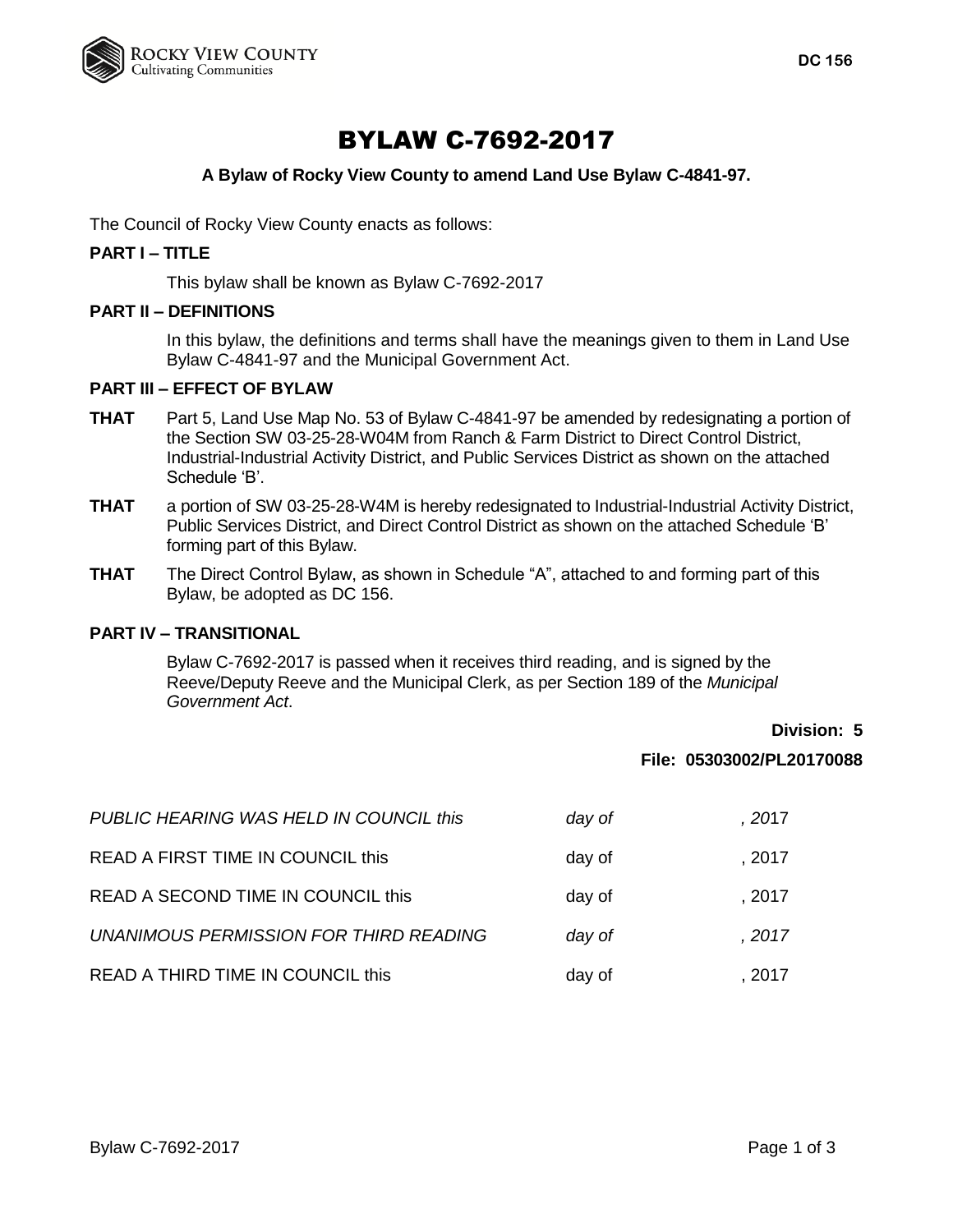

Reeve

CAO or Designate

\_\_\_\_\_\_\_\_\_\_\_\_\_\_\_\_\_\_\_\_\_\_\_\_\_\_\_\_\_\_\_\_\_\_

\_\_\_\_\_\_\_\_\_\_\_\_\_\_\_\_\_\_\_\_\_\_\_\_\_\_\_\_\_\_\_\_\_\_

\_\_\_\_\_\_\_\_\_\_\_\_\_\_\_\_\_\_\_\_\_\_\_\_\_\_\_\_\_\_\_\_\_\_

Date Bylaw Signed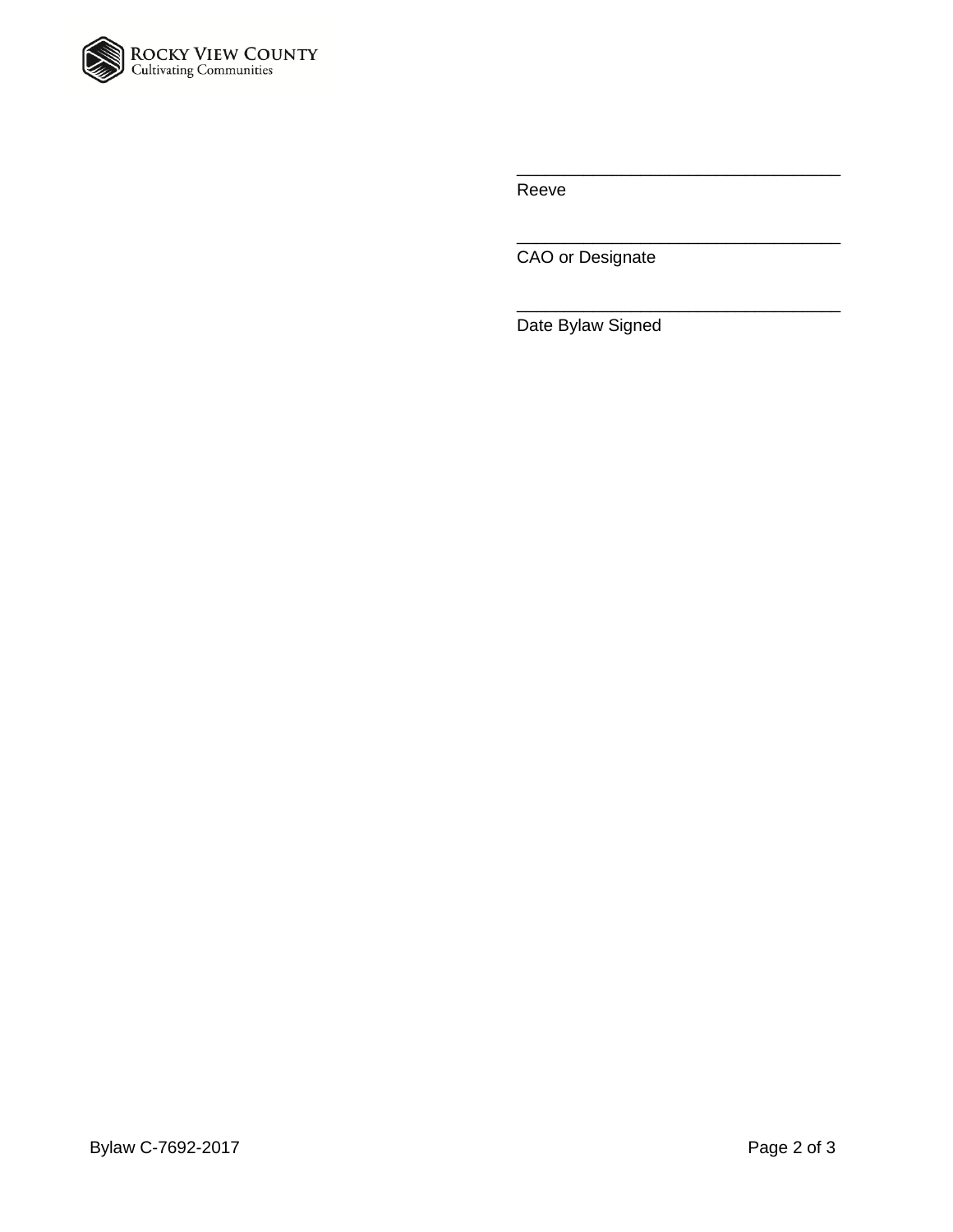

# **SCHEDULE 'A'**

Direct Control District for Stormwater Irrigation Area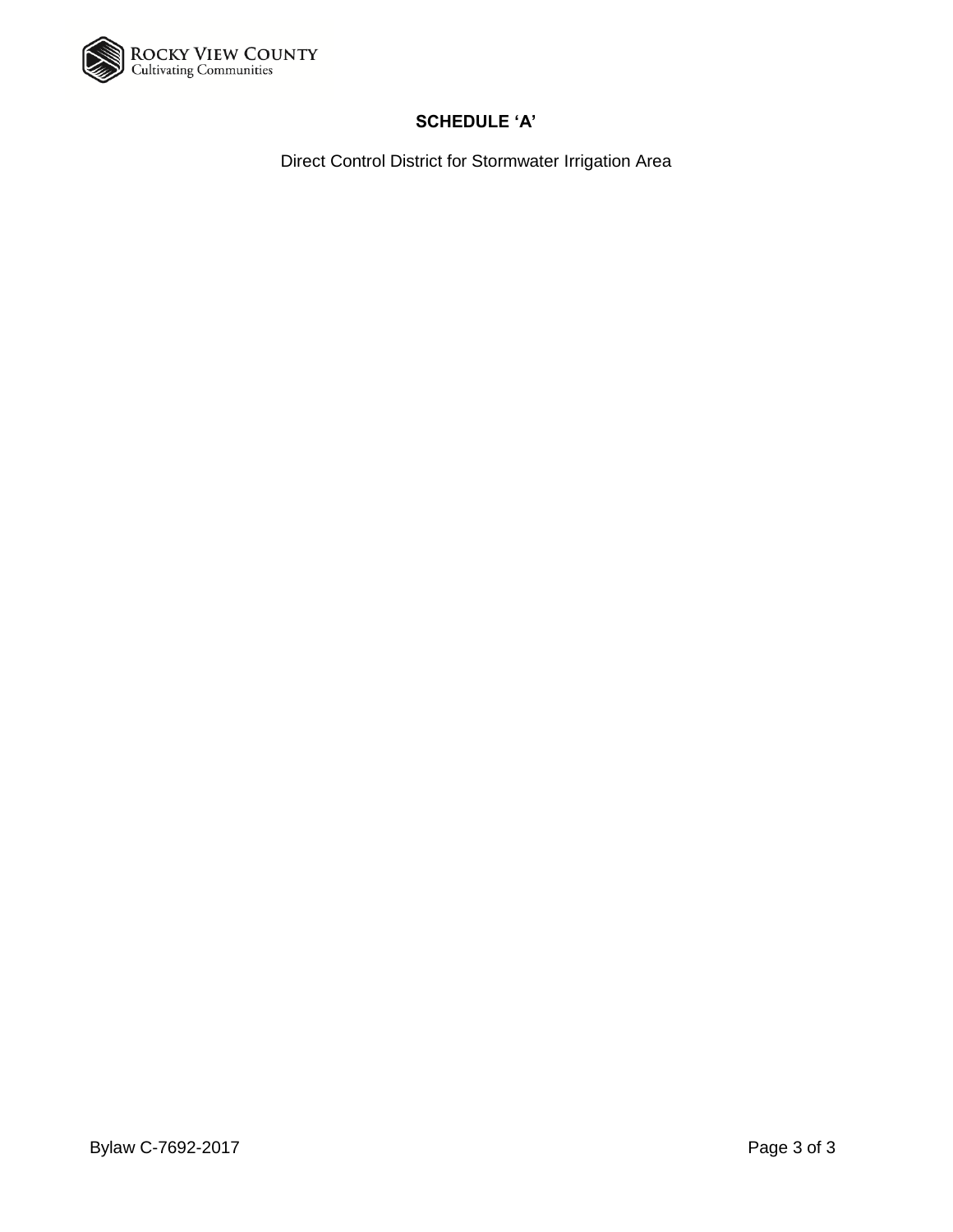

DC 156

# ROCKY VIEW COUNTY BYLAW C-7692-2017

The regulations of the Direct Control District comprise:

- 1.0.0 General Regulations
- 2.0.0 Land Use Regulations
- 3.0.0 Subdivision Regulations
- 4.0.0 Development Regulations

## **1.0.0 GENERAL REGULATIONS**

- 1.1.0 For the purposes of this Bylaw, the Lands are as indicated in Schedule "B" attached to and forming part of this Bylaw. The size and shape of this irrigation area is approximate and will be precisely determined by a Tentative Plan at the subdivision stage.
- 1.2.0 Parts 1, 2 and 3 of the Land Use Bylaw C-4841-97 shall apply to all uses contemplated by this Bylaw except where otherwise noted in this Bylaw.
- 1.3.0 The Development Authority shall be responsible for the issuance of Development Permit(s) for the Lands subject to this Bylaw.
- 1.4.0 All development upon the Lands shall be in accordance with all licenses, permits and approvals pertaining to the Lands required from Alberta Environment and any other Provincial Agencies.
- 1.5.0 The policies of the Conrich Station Conceptual Scheme shall be considered in all applications for subdivision and development.

#### **2.0.0 LAND USE REGULATIONS**

2.1.0 Purpose and Intent

The purpose and intent is to accommodate a privately owned and maintained irrigation area, and related uses associated with the comprehensively planned stormwater management system that supports industrial business development within the Conrich Station Conceptual Scheme.

- 2.2.0 Uses
	- 2.2.1 *Agriculture, General*
	- 2.2.2 *Accessory Buildings*
	- 2.2.3 *Commercial Communications Facilities (Type A, B, C)*
	- 2.2.4 *Utilities*
- 2.3.0 Minimum Setback Requirements for *Accessory Buildings*
	- 2.3.1 Front Yard (all roads): 6.0 m
	- 2.3.2 Side Yard (all roads): 6.0 m
	- 2.3.3 Rear Yard (all roads): 6.0 m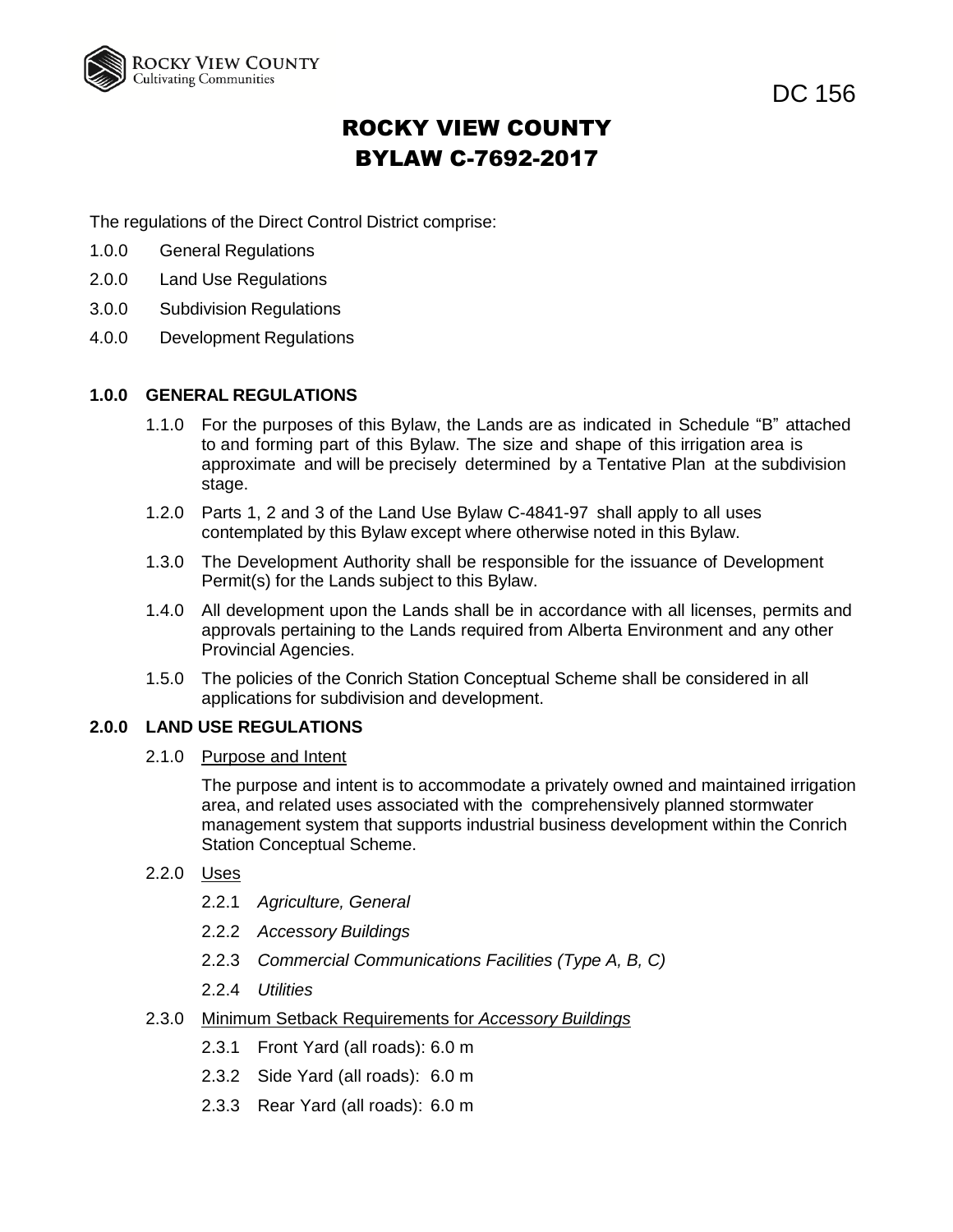

## **3.0.0 SUBDIVISION REGULATIONS**

- 3.1.0 Unless otherwise provided for by this Bylaw, no subdivision for shall be endorsed within the Lands for any purpose, until:
	- a) The Developer has submitted a Construction Management Plan, to the satisfaction of the County;
	- b) The Developer has submitted a Weed Management Plan, to the satisfaction of the County;
	- c) The Developer has submitted a Stormwater Management Plan, to the satisfaction of the County and all relevant Federal & Provincial Authorities;
	- d) The Developer has submitted a Traffic Impact Analysis, to the satisfaction of the County;
	- e) The Developer has submitted a Utility Servicing Plan, to the satisfaction of the County;
	- f) The County has approved all necessary Easements and Rights-of-Way related to the supply and distribution of power, natural gas, cable and telephone service within the subject lands; and
	- g) The Developer has submitted a Landscaping Plan, to the satisfaction of the County.

## **4.0.0 DEVELOPMENT REGULATIONS**

- 4.1.0 Notwithstanding 3.1.0, the County may issue a Development Permit for Stripping and/or Grading within any portion of the development provided the County has endorsed a Construction Management Plan and a Stormwater Management Plan as required by Section 3.1.0.
- 4.2.0 Approval from the County for any use contemplated by this Bylaw may be subject to approval from all relevant Federal and/or Provincial Authorities.